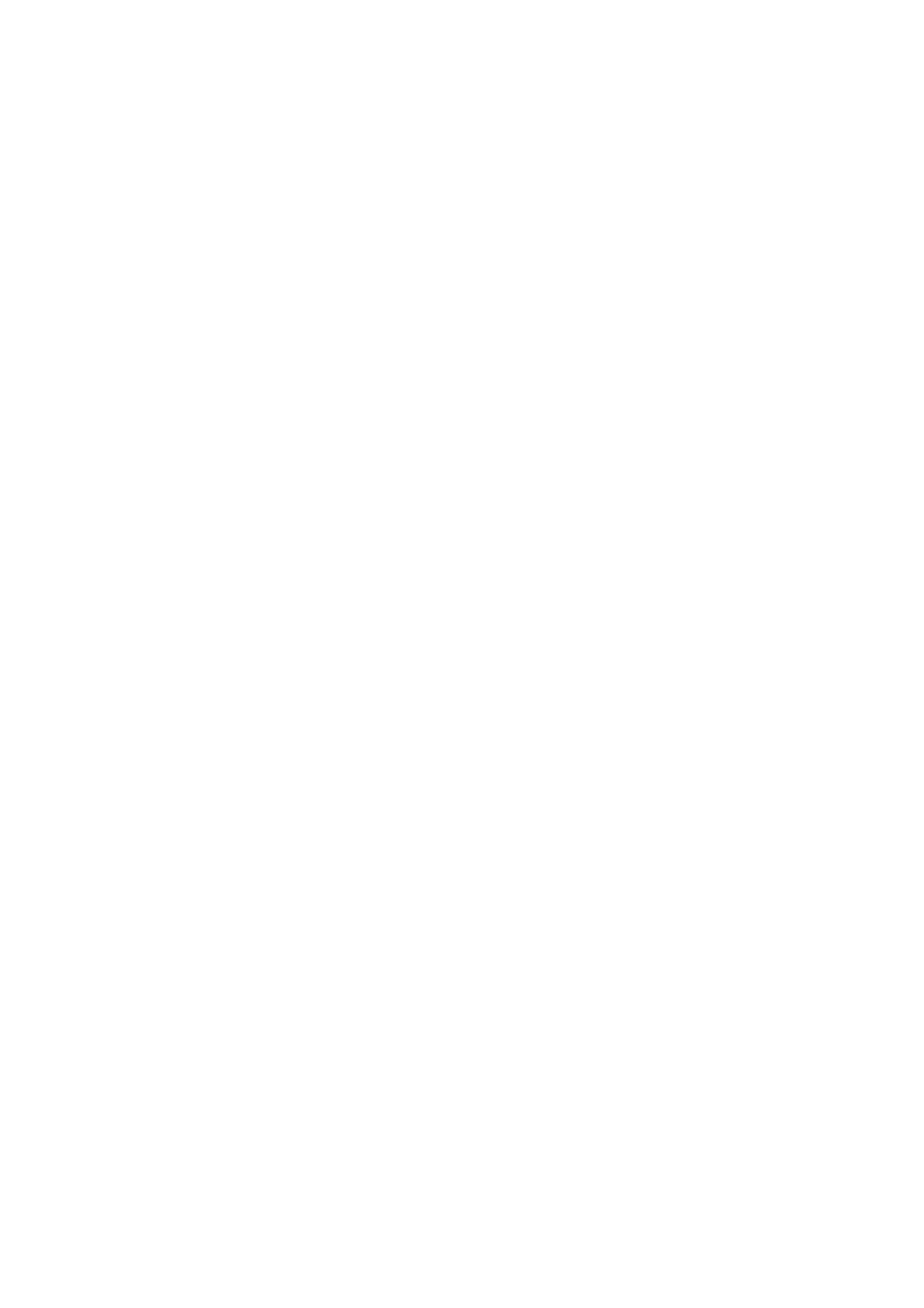#### **ANNEX**

### **REVISED GUIDELINES FOR THE PERFORMANCE AND TESTING CRITERIA, AND SURVEYS OF FOAM CONCENTRATES FOR FIXED FIRE-EXTINGUISHING SYSTEMS**

#### **1 GENERAL**

#### **1.1 Application**

These Guidelines apply to the foam concentrates used for fixed deck foam fire-extinguishing systems required for tankers by SOLAS regulations II-2/10.8 and chapter 14 of the International Code for Fire Safety Systems (FSS Code), and chemical tankers as specified by SOLAS regulation II-2/1.6.2.1.2 and the International Code for the Construction and Equipment of Ships Carrying Dangerous Chemicals in Bulk (IBC Code). These Guidelines also apply to foam concentrates for fixed foam fire-extinguishing systems in machinery spaces according to chapter 6 of the FSS Code and to portable foam applicators according to chapter 4 of the FSS Code. These Guidelines do not apply to the foam generating equipment, only the foam concentrate.

#### **1.2 Definitions**

For the purpose of these Guidelines, the following definitions apply:

1.2.1 *Foam (fire fighting)* is an aggregate of air filled bubbles formed from an aqueous solution of suitable foam concentrate.

1.2.2 *Foam solution* is a solution of foam concentrate and water.

1.2.3 *Foam concentrate* is a liquid which, when mixed with water in the appropriate concentration, gives a foam solution.

1.2.4 *Expansion ratio* is the ratio of the volume of foam to the volume of foam solution from which it was made.

1.2.5 *Spreading coefficient* is a measurement of the ability of one liquid to spontaneously spread across another.

1.2.6 *25% (50%) drainage time* is the time for 25% (50%) of the liquid content of a foam to drain out.

1.2.7 *Gentle application* is the application of foam to the surface of a liquid fuel via a backboard, tank wall or surface.

1.2.8 *Sediment* is insoluble particles in the foam concentrate.

1.2.9 *Aqueous film-forming foam concentrate (AFF)* is a foam concentrate based on a mixture of hydrocarbon and fluorinated surface active agents.

1.2.10 *Alcohol–resistant foam concentrate (AR)* is a foam concentrate that is resistant to breakdown when applied to the surface of alcohol or other polar solvents.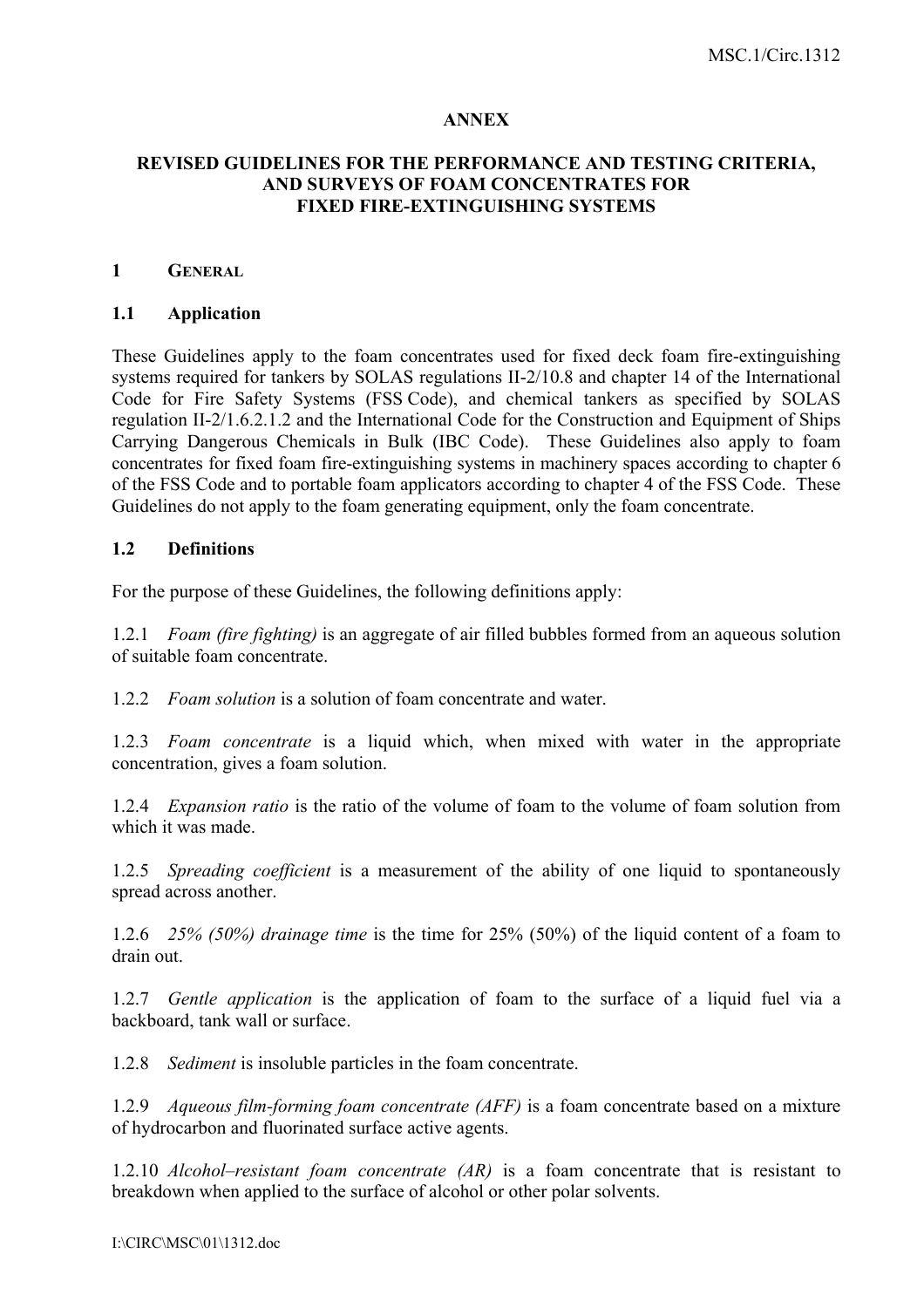1.2.11 *Film-forming fluoroprotein foam concentrate (FFFP)* is a foam concentrate which has the ability to form an aqueous film on the surface of some hydrocarbons.

1.2.12 *Fluoroprotein foam concentrate (FP)* is a protein foam concentrate with added fluorinated surface active agents.

1.2.13 *Protein foam concentrate (P)* is a foam concentrate made from hydrolyzed protein materials.

1.2.14 *Synthetic foam concentrate (S)* is a foam concentrate based on a mixture of hydrocarbon surface active agents and which may contain fluorocarbons with additional stabilizers.

1.2.15 *Type A foam concentrates* are alcohol-resistant or multi-purpose foam concentrates.

1.2.16 *Type B foam concentrates* are all regular type foam concentrates that are not alcohol-resistant, including fluoroprotein and aqueous film-forming (AFF) foam concentrates.

### **2 SAMPLING PROCEDURE**

The sampling method should ensure representative samples which should be stored in filled containers.

The sample size should be:

- .1 2 x 20 *l* containers (or other standard shipping containers) for type tests (see section 3); and
- .2 2 *l* for periodical controls (see section 4).

#### **3 TESTS FOR TYPE APPROVAL OF FOAM CONCENTRATES**

For foam concentrate type approval, the tests under paragraphs 3.1 to 3.14 below should be performed by the foam concentrate manufacturer at laboratories acceptable to the Administration.

## **3.1 Freezing and thawing**

3.1.1 Before and after temperature conditioning in accordance with paragraph 3.1.2 below, the foam concentrate should show no visual sign of stratification, non-homogeneity or sedimentation.

3.1.2 Freezing and thawing test:

- .1 apparatus:
	- .1 freezing chamber, capable of achieving temperatures required, as stated in paragraph 3.1.2.2.1 below;
	- .2 polyethylene tube, approximately 10 mm diameter, 400 mm long and sealed and weighted at one end, with suitable spacers attached. Figure 1 shows a typical form; and
	- .3 500 ml cylinder, approximately 400 mm high and 65 mm in diameter.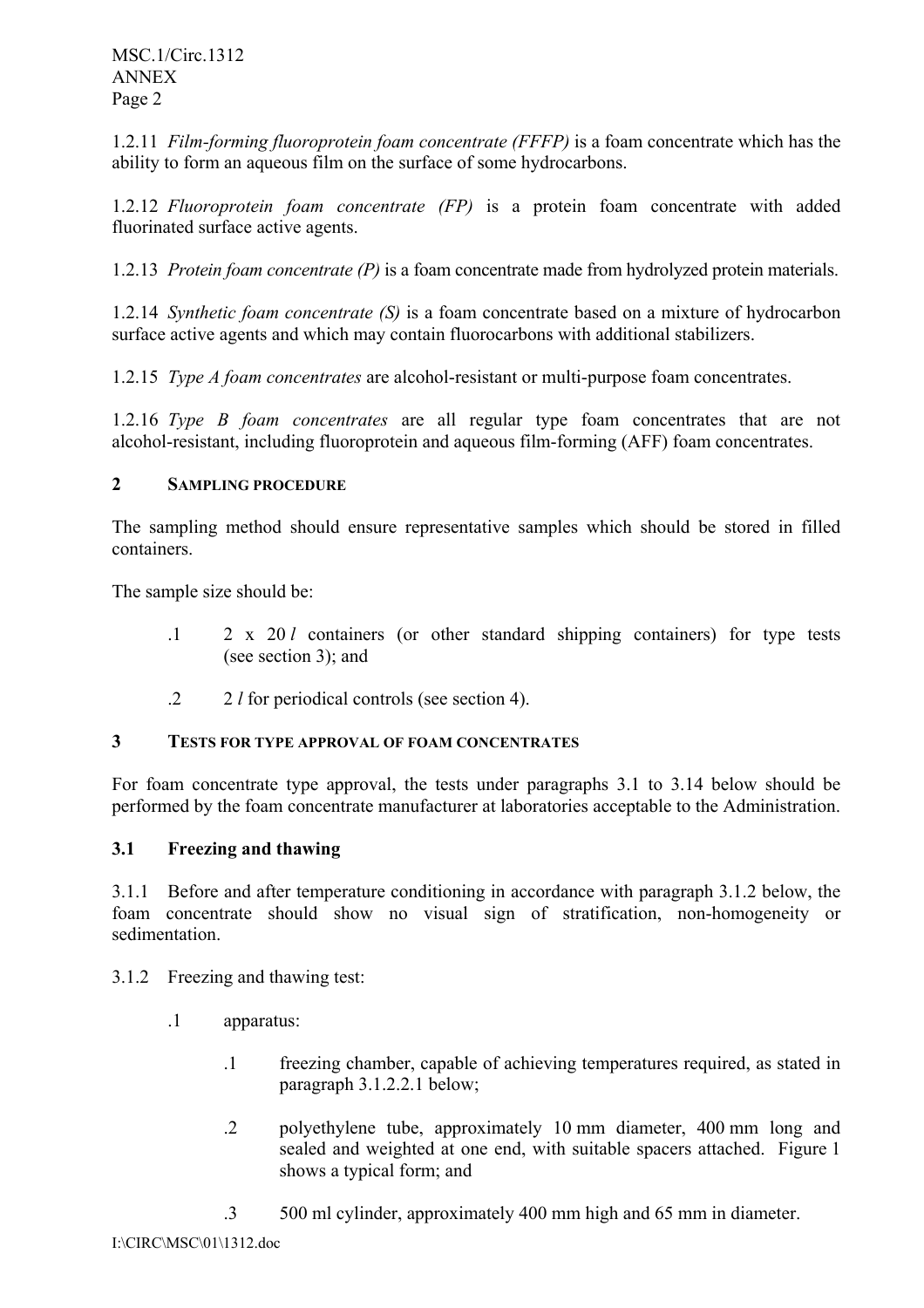- .2 procedure:
	- .1 set the temperature of the freezing chamber to a temperature which is 10ºC below the freezing point of the sample measured in accordance with standard BS 5117, section 1.3 (excluding 5.2 in the standard). To prevent the glass measuring cylinder from breaking, due to expansion of the foam concentrate on freezing, insert the tube into the measuring cylinder, sealed end downward, weighted if necessary to avoid flotation, and the spacers ensuring it remains approximately on the central axis of the cylinder. Place the cylinder with the sample in the chest, cool it and maintain at the required temperature for 24 h. At the end of this period, thaw the sample for not less than 24 h and not more than 96 h in an ambient temperature of 20 to  $25^{\circ}$ C;
	- .2 repeat the procedure described in the above subparagraph three times to give four cycles of freezing and thawing; and
	- .3 condition the sample for seven days at 60ºC followed by one day at room temperature. The sample shall then be examined for visual signs of stratification, non-homogeneity or sedimentation.

## **3.2 Heat stability**

An unopened 20 *l* container (or other standard shipping container), as supplied by the manufacturer from a production batch, should be maintained for seven days at 60ºC, followed by one day at room temperature. Following this conditioning, the foam liquid after agitating/stirring will be subjected to the fire test as per subsection 3.9. Only fire tests as per subsection 3.9 should be performed with the heat conditioned sample.

## **3.3 Sedimentation**

3.3.1 Any sediment in the concentrate prepared in accordance with section 2 should be dispersible through a 180 µm sieve, and the percentage volume of sediment should not be more than 0.25% when tested in accordance with paragraph 3.3.2 below.

3.3.2 The test should be carried out as follows:

- .1 apparatus:
	- .1 graduated centrifuge tubes;
	- .2 centrifuge operating at  $6,000 \pm 100 \text{ m/s}^2$ ;
	- .3 180 µm sieve complying with standard ISO 3310-1; and
	- .4 plastic wash bottle.

**Note:** a centrifuge and tubes complying with standard ISO 3734 are suitable; and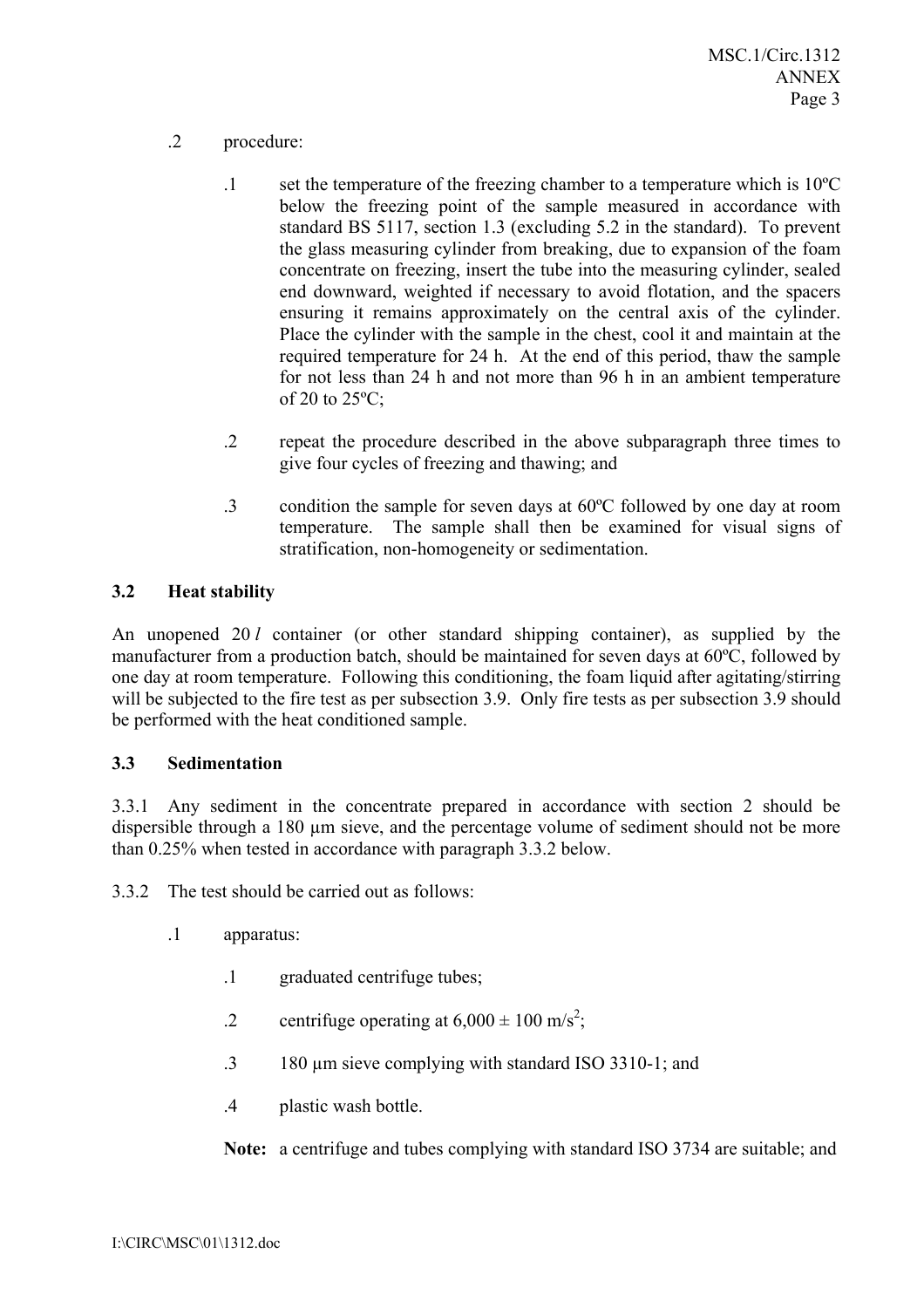- .2 procedure: centrifuge each sample for 10 min. Determine the volume of the sediment and determine the percentage of this volume with respect to the centrifuged sample volume. Wash the contents of the centrifuge tube onto the sieve and check that the sediment can or cannot be dispersed through the sieve by the jet from the plastic wash bottle.
- **Note:** It is possible that the test method is not suitable for some non-Newtonian foam concentrates. In this case an alternative method, to the satisfaction of the Administration, should be used so that compliance with this requirement can be verified.

# **3.4 Kinematic viscosity**

3.4.1 The test should be carried out according to standard ASTM D 445-86 or ISO 3104. Kinematic viscosity should not exceed 200 mm<sup>2</sup>/s.

3.4.2 The method for determining viscosity of non-Newtonian foam concentrates or kinematic viscosity exceeding 200 mm<sup>2</sup>/s should be to the satisfaction of the Administration. A suitable method is described in standard EN 1568.

# **3.5 pH value**

The pH of the foam concentrate prepared in accordance with section 2 should be not less than 6 and not more than  $9.5$  at  $20 \pm 2$ °C.

## **3.6 Film formation of the foam solution (if applicable)**

3.6.1 The spreading coefficient should be determined using the following formula:

$$
S = T_c - T_s - T_i
$$

where:

- *S* is the spreading coefficient;
- $T_c$  is the surface tension of cyclohexane (N/m);
- $T_s$  is the surface tension of the foam solution (N/m);
- $T_i$  is the interfacial tension between the foam solution and cyclohexane  $(N/m)$ .

*Tc, Ts* and *Ti*should be determined according to paragraph 3.6.2 below.

The spreading coefficient *S* should be greater than 0.

# 3.6.2 *Determination of*  $T_c$ ,  $T_s$  and  $T_i$

- .1 materials:
	- .1 solution of foam concentrate, at the recommended usage concentration in distilled water complying with standard ISO 3696; and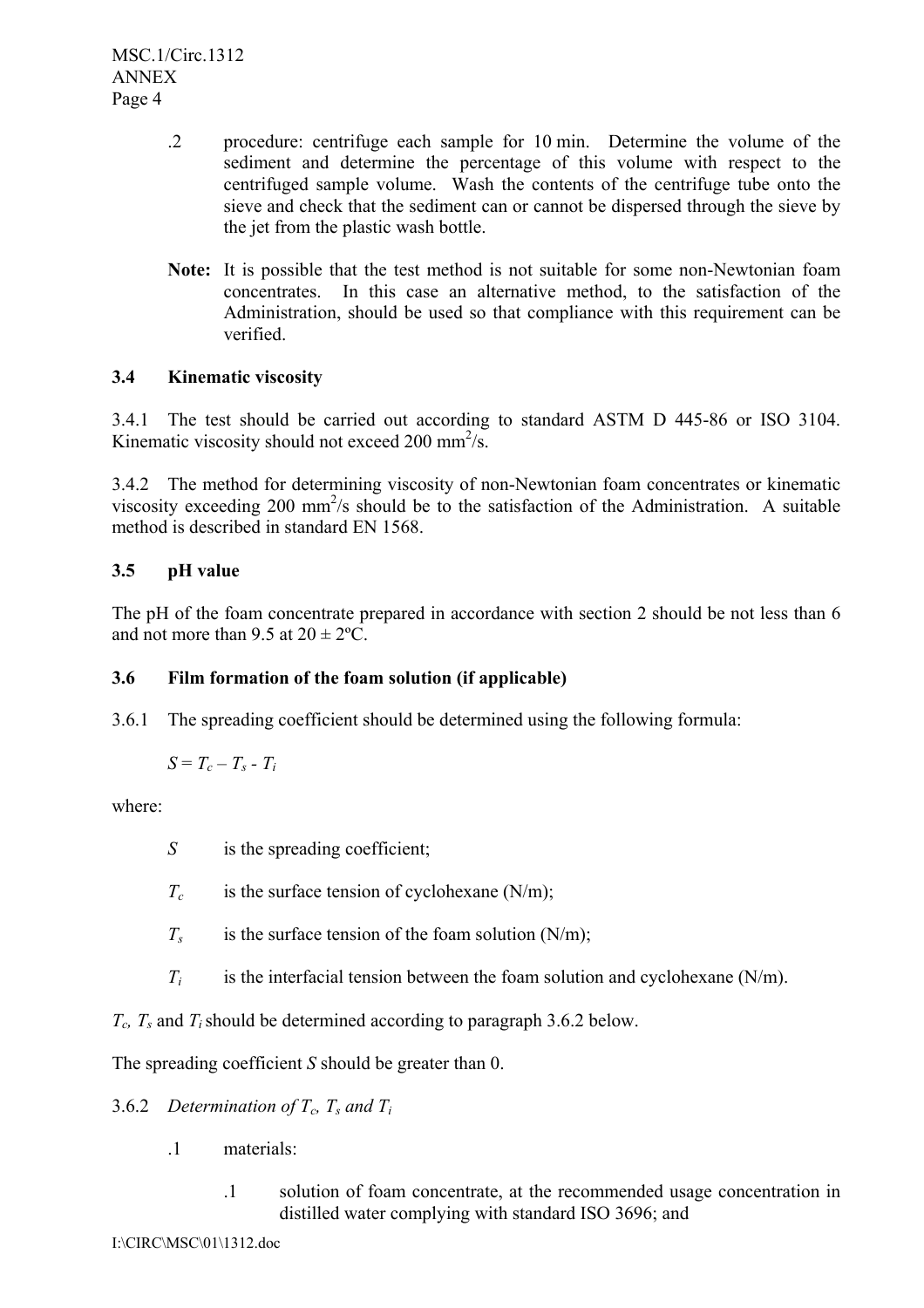- **Note:** The solution may be made up in a 100 m*l* volumetric flask using a pipette to measure the foam concentrate.
- .2 for  $T_c$  and  $T_i$ , cyclohexane of purity not less than 99%;
- .2 procedures for surface tension: determine  $T_s$  at a temperature of  $20 \pm 2^{\circ}$ C using the ring or plate method of standard ISO 304; and
- .3 procedure for interfacial tension: after measuring the surface tension in accordance with subparagraph .2 above, introduce a layer of cyclohexane at  $20 \pm 2^{\circ}$ C onto the foam solution, being careful to avoid contact between the ring or plate and the cyclohexane. Wait  $6 \pm 1$  min and measure  $T_i$ .

### **3.7 Expansion ratio**

3.7.1 The test should be carried out according to paragraph 3.7.2 with simulated seawater at about 20ºC having the characteristics stated in paragraph 3.7.3.

- 3.7.2 *Determination of the expansion ratio*
	- .1 apparatus:
		- .1 plastic collecting vessel of volume *V*, known to  $\pm$  16 m*l*, as shown in figure 2, equipped with a bottom discharge facility;
		- .2 foam collector, as shown in figure 3; and
		- .3 foam making equipment with nozzle, as shown in figure 4, which when tested with water has a flow rate of 11.4  $l$ /min at a nozzle pressure of  $6.3 \pm 0.3$  bar;
	- .2 procedure:
		- .1 check that the pipe work and hose from the foam solution tank to the nozzle is completely full of solution. Set up the nozzle horizontally directly in front of the foam collector with the front of the nozzle  $3 \pm 0.3$  m from the top edge of the collector. Wet the vessel internally and weigh it  $(W_1)$ . Set up the foam equipment and adjust the nozzle pressure to give a flow rate of 11.4 *l*/min. Discharge the foam and adjust the height of the nozzle so that the discharge strikes the collector centrally. Keep the nozzle horizontal. Stop the foam discharge and rinse all foam from the collector. Check that the foam solution tank is full. Start discharging the foam and after 30  $\pm$  5 s to allow the discharge to stabilize, place the collecting vessel, with the discharge outlet closed, on the collector. As soon as the vessel is full, remove it from the collector, strike the foam surface level with the rim and start the clock. Weigh the vessel  $(W_2)$ ;
		- .2 calculate the expansion *E* from the equation:

$$
E = \frac{V}{W_2 - W_1}
$$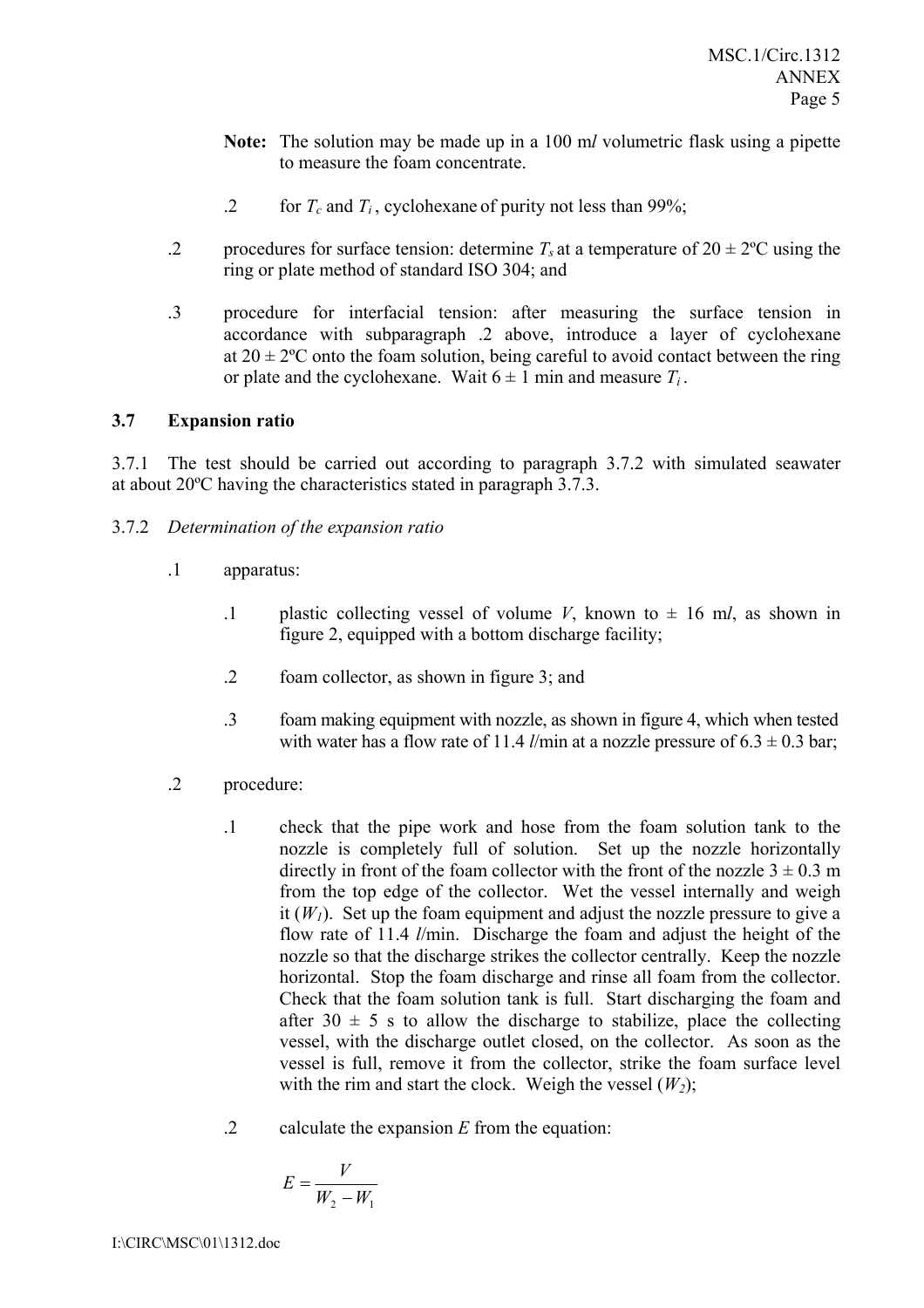in which it is assumed that the density of the foam solution is 1 and where:

- *V* is the vessel volume in m*l*;
- $W_1$  is the mass of the empty vessel in grams;
- $W_2$  is the mass of the full vessel in grams; and
- .3 open the drainage facility and collect the foam solution in the measuring cylinder to measure the 25% drainage time (see paragraph 3.8.1 below).
- 3.7.3 Simulated sea water may be made up by dissolving in 0.9584 kg of potable water:

| 25 g             | Sodium chloride    | (NaCl);                                 |
|------------------|--------------------|-----------------------------------------|
| 11 <sub>g</sub>  | Magnesium chloride | (MgCl <sub>2</sub> 6 H <sub>2</sub> O); |
| 1.6 <sub>g</sub> | Calcium chloride   | (CaCl <sub>2</sub> 2H <sub>2</sub> O);  |
| 4g               | Sodium sulphate    | $(Na_2 SO_4)$ .                         |

#### **3.8 Drainage time**

3.8.1 The drainage time should be determined according to paragraph 3.7.2.3 above, after having determined the expansion ratio.

3.8.2 The test should be carried out with simulated seawater at about 20ºC having the characteristics stated in paragraph 3.7.3 above.

#### **3.9 Fire tests**

Fire tests should be carried out according to paragraphs 3.9.1 to 3.9.7.

**Note:** The fire tests of this subsection 3.9 are more expensive and time consuming than the other tests of these Guidelines. It is recommended that fire tests should be carried out at the end of the test programme, so as to avoid the expense of unnecessary testing of foam concentrates which do not comply in other respects.

#### 3.9.1 *Environmental conditions*:

| . 1           | air temperature           | $15 \pm 5^{\circ}C$ ;  |
|---------------|---------------------------|------------------------|
| $\cdot$ 2     | fuel temperature          | $17.5 \pm 2.5$ °C;     |
| .3            | water temperature         | $17.5 \pm 2.5$ °C;     |
| $\mathcal{A}$ | foam solution temperature | $17.5 \pm 2.5$ °C; and |

.5 maximum wind speed 3 m/s in proximity of the fire tray.

**Note:** If necessary, some form of wind-screen may be used.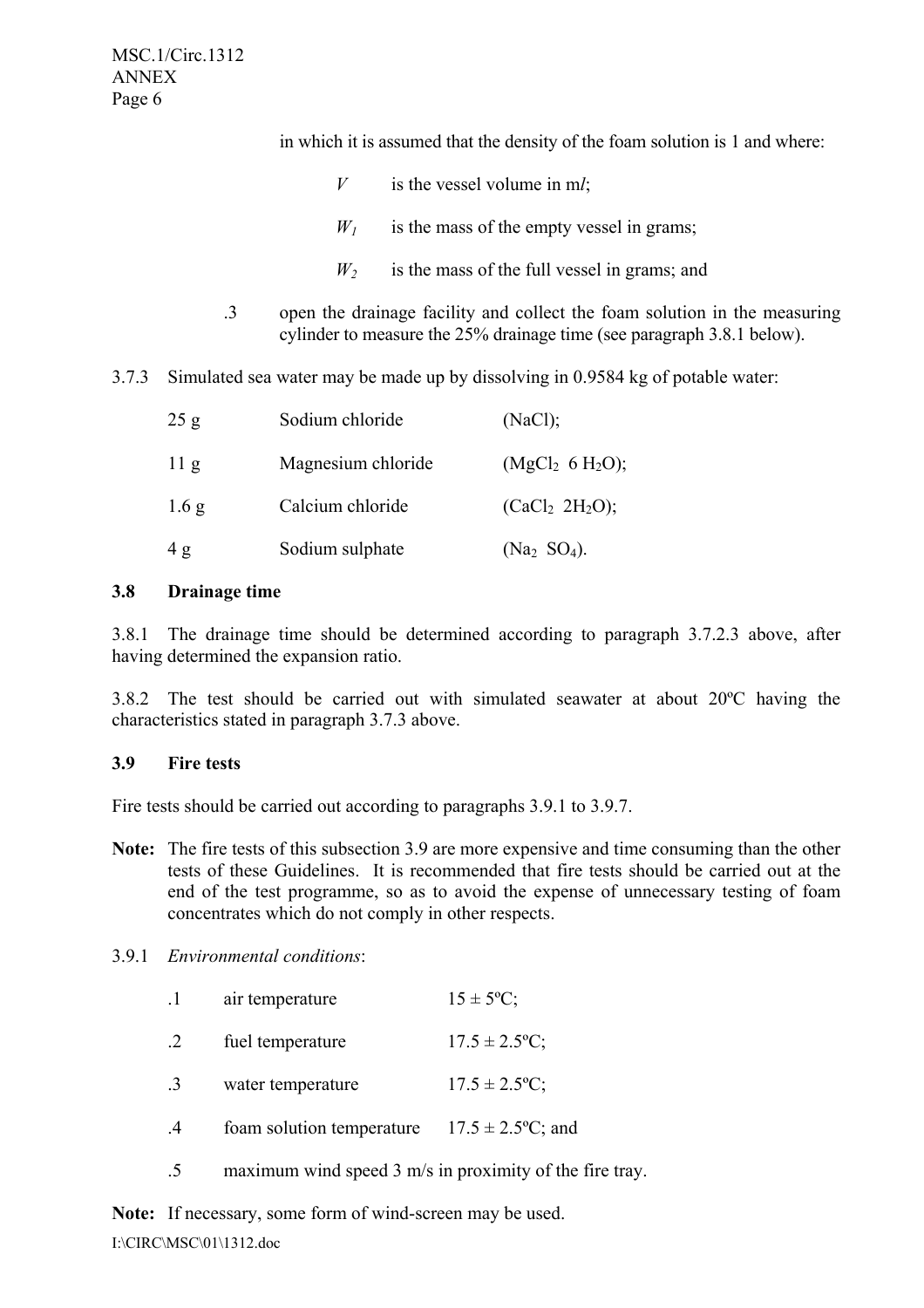### 3.9.2 *Observations during the fire test:*

During the fire test, record the following:

- .1 indoor or outdoor test;
- .2 air temperature;
- .3 fuel temperature;
- .4 water temperature;
- .5 foam solution temperature;
- .6 wind speed;
- .7 extinction time; and
- .8 25% burnback time.
- **Note:** Burnback time may either be determined visually by an experienced person or may be determined from thermal radiation measurements (a suitable method is described in standard EN 1568).
- 3.9.3 *Foam solution:*
	- .1 prepare a foam solution following the recommendations from the supplier for concentration, maximum premix time, compatibility with the test equipment, avoiding contamination by other types of foam, etc; and
	- .2 the test should be carried out with simulated sea water at about  $20^{\circ}$ C having the characteristics stated in paragraph 3.7.3 above.

#### 3.9.4 *Apparatus:*

.1 fire tray: square tray with the following dimensions:

area  $4.5 \text{ m}^2$ ;

depth 200 mm;

thickness of steel wall 2.5 mm; with a vertical steel backboard  $1 \pm 0.05$  m high and  $1 \pm 0.05$  m long;

.2 foam making equipment: in accordance with paragraph 3.7.2.1 for type B foam concentrates. For type A foam concentrates, the foam application rate should be as determined by the manufacturer, up to a total of three nozzles in accordance with paragraph  $3.7.2.1$ ;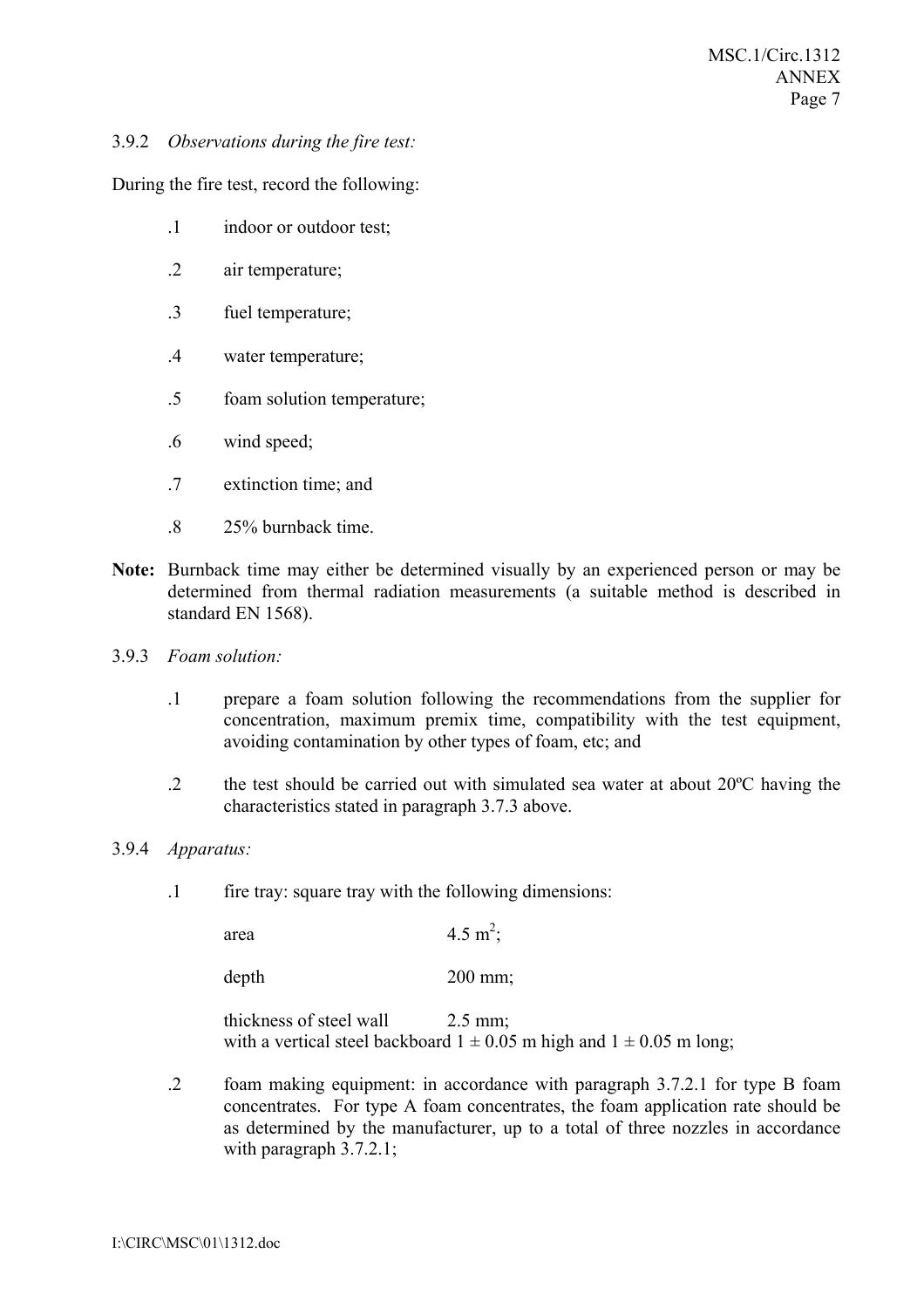.3 burnback pot: circular burnback pot with the following dimensions:

| diameter                | $300 \pm 5$ mm; |
|-------------------------|-----------------|
| height                  | $150 \pm 5$ mm; |
| thickness of steel wall | $2.5$ mm.       |

#### 3.9.5 *Fuel*

3.9.5.1 For type B foams, use an aliphatic hydrocarbon mixture with physical properties according to the following specification:

| distillation range                                             | $84^{\circ}$ C to $105^{\circ}$ C;  |
|----------------------------------------------------------------|-------------------------------------|
| maximum difference between initial and<br>final boiling points | $10^{\circ}$ C:                     |
| maximum aromatic content                                       | $1\%$ :                             |
| density at $15^{\circ}$ C                                      | $707.5 \pm 2.5$ kg/m <sup>3</sup> ; |
| temperature                                                    | about 20°C.                         |

**Note:** Typical fuels meeting this specification are n-heptane and certain solvent fractions sometimes referred to as commercial heptane.

The Administration may require additional fire tests using an additional test fuel.

3.9.5.2 For type A foams, acetone and isopropyl alcohol should be used as the standard test fuels. However, the Administration may require additional fire tests using different test fuels for water-miscible cargoes that require a higher foam application rate than acetone. Impurities for all type A fuels should not exceed 1%.

3.9.6 *Test procedure:*

- .1 place the tray directly on the ground and ensure that it is level. If using heptane, add approximately 90 *l* of simulated sea water having the characteristics stated in paragraph 3.7.3, and check that the base of the tray is completely covered. Set up the foam nozzle horizontally, about 1 m above the ground in a position where the central part of the foam discharge will strike the centre axis of the backboard,  $0.35 \pm 0.1$  m above the rim of the tray (gentle application). Add  $144 \pm 5$  *l* of fuel, to give a nominal freeboard of 150 mm. If using acetone or isopropyl alcohol, add  $234 \pm 5$  *l* of fuel directly into the tray, without water, to give a nominal freeboard of 150 mm;
- .2 ignite the tray not more than 5 min after adding the fuel and allow it to burn for a period of  $60 \pm 5$  s after full involvement of the surface of the fuel, then start foam application; and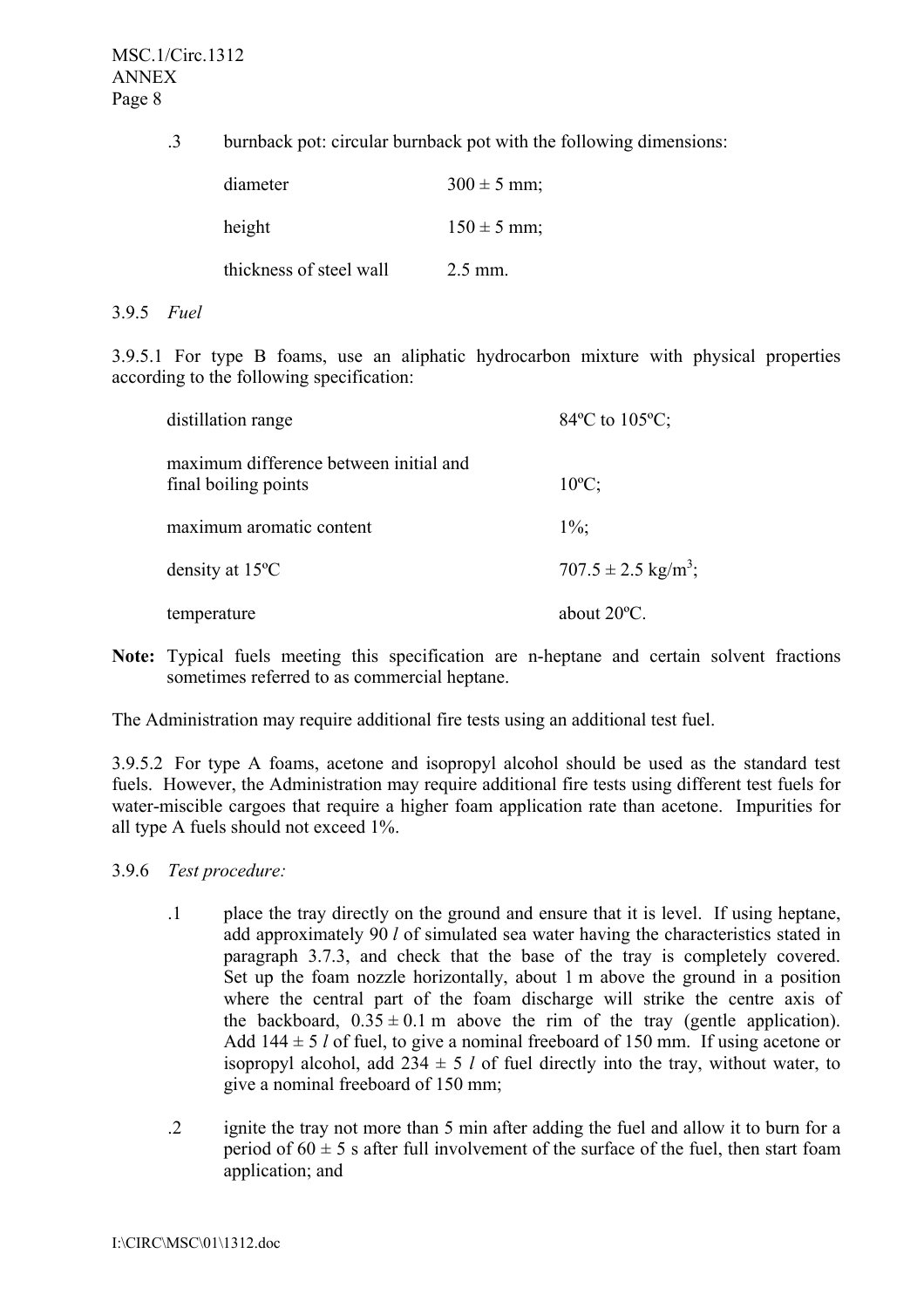- .3 apply foam for  $300 \pm 2$  s. Stop foam application and after a further  $300 \pm 10$  s place the burnback pot, containing  $2 \pm 0.1$  *l* of fuel in the centre of the tray and ignite. Visually estimate when 25% of the tray is covered by sustained flames or by "flare up" flames (see Note below), ignoring any faint, barely visible, or transient flames.
- **Note:** During the burnback test, a "flare up" may occur, in which large flames may be sustained for periods typically from 30 s to 3 min before decreasing in intensity.

# 3.9.7 *Permissible limits:*

- .1 extinction time: not more than 5 min; and
- .2 burnback time: not less than 15 min for 25% of the surface.

## **3.10 Corrosiveness**

The storage container should be compatible with its foam concentrate throughout the service life of the foam such that the chemical and physical properties of the foam should not deteriorate below the initial values accepted by the Administration.

## **3.11 Volumic mass**

According to standard ASTM D 1298-85.

## **3.12 Batch certificate**

The foam concentrate should be delivered with a declaration of the main characteristics (sedimentation, pH value, expansion ratio, drainage time and volumetric mass). The declaration should be issued by the maker and will be the basis for the annual condition test.

## **3.13 Foam concentrate container marking**

Each foam concentrate container should be marked with complete information needed to identify the liquid and confirm its intended use. As a minimum, the following information should be included:

- .1 name and address of manufacturer;
- .2 product designation;
- .3 type of foam (synthetic, protein-based, etc.);
- .4 intended use (regular or alcohol-resistant);
- .5 batch number and reference to batch certificate;
- .6 date of manufacture;
- .7 expiry date;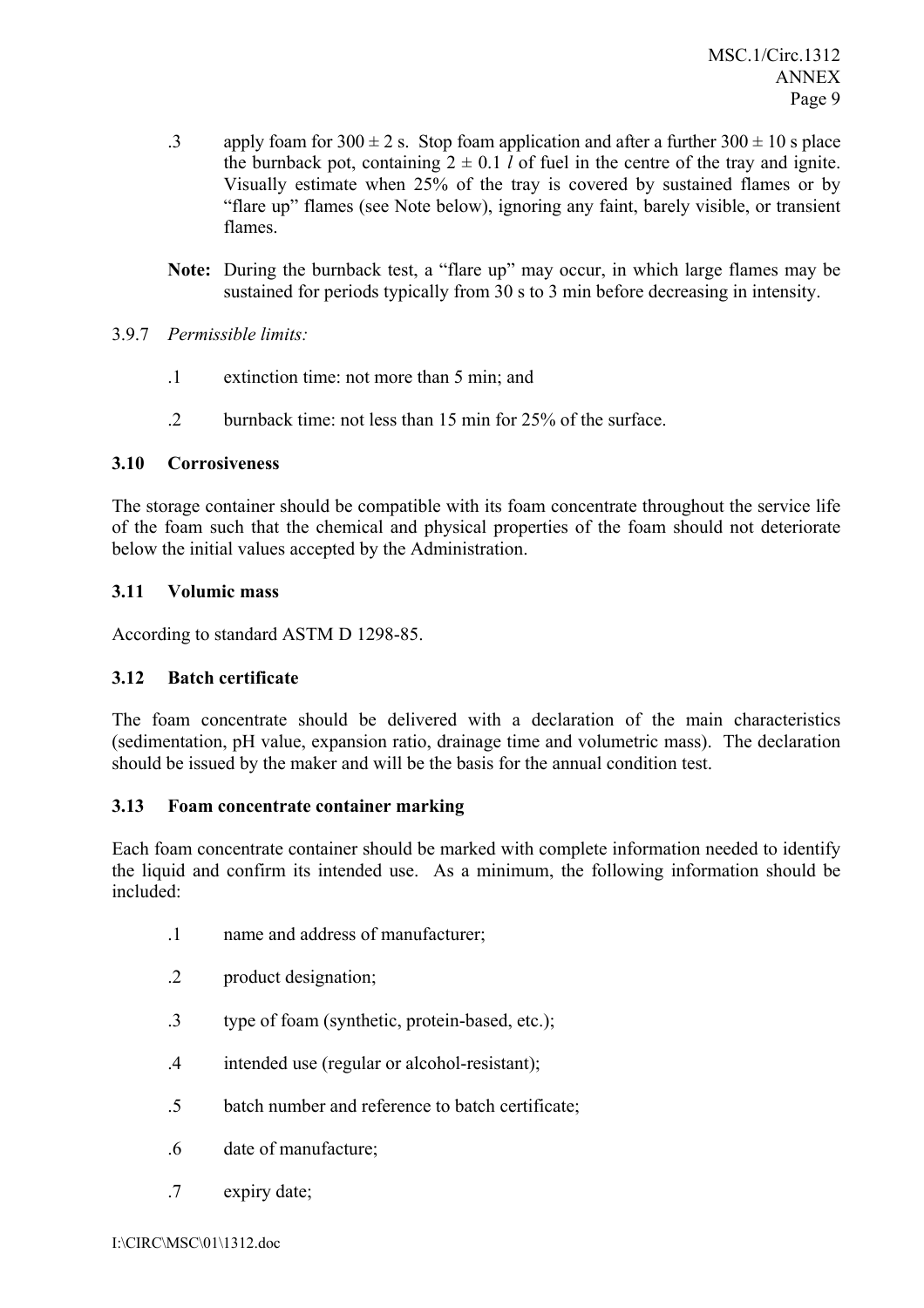- .8 reference to test standard and approvals;
- .9 recommended usage concentration;
- .10 indication if seawater compatible;
- .11 maximum and minimum storage temperature;
- .12 required onboard storage tank materials (steel, stainless steel, FRP, etc.);
- .13 quantity of foam concentrate;
- .14 indication of film forming capability; and
- .15 safety, health and environmental information.

### **3.14 Reference test and annual periodic re-test for protein-based alcohol-resistant foam concentrates**

Protein-based alcohol-resistant foam concentrates should be required to demonstrate manufacturing consistency through an annual small-scale test at a recognized test laboratory. The reference test should be performed at the same time and at the same recognized laboratory as the full-scale test defined in subsection 3.9.

The concentrate should be tested according to standards ISO 7203-3 Annex C, EN 1568-4 Annex I, SP Method 2580 or another standard acceptable to the Administration. The reference test and annual test should be carried out to the same standard.

The concentrate is deemed to fail the test if the results from the annual small scale test indicate significant changes in the foam quality compared to the reference test.

### **4 PERIODICAL CONTROLS OF FOAM CONCENTRATES STORED ON BOARD**

The attention of the Administration is drawn to the fact that particular installation conditions (excessive ambient storage temperature, contamination of the foam concentrate, incomplete filling of the tank, etc.) may lead to an abnormal ageing of the concentrates.

For periodical control of foam concentrates, the tests under paragraphs 4.1 to 4.7 should be performed by the shipowner or operator. They should be carried out at laboratories or authorized service suppliers acceptable to the Administration.

The deviations in the values obtained by these tests, in respect of those obtained during the type approval tests, should be within the ranges acceptable to the Administration.

Tests under paragraphs 4.1, 4.3 and 4.4 should be carried out on samples maintained at 60ºC for 24 h and subsequently cooled to the test temperature.

### **4.1 Sedimentation**

According to paragraph 3.3 above.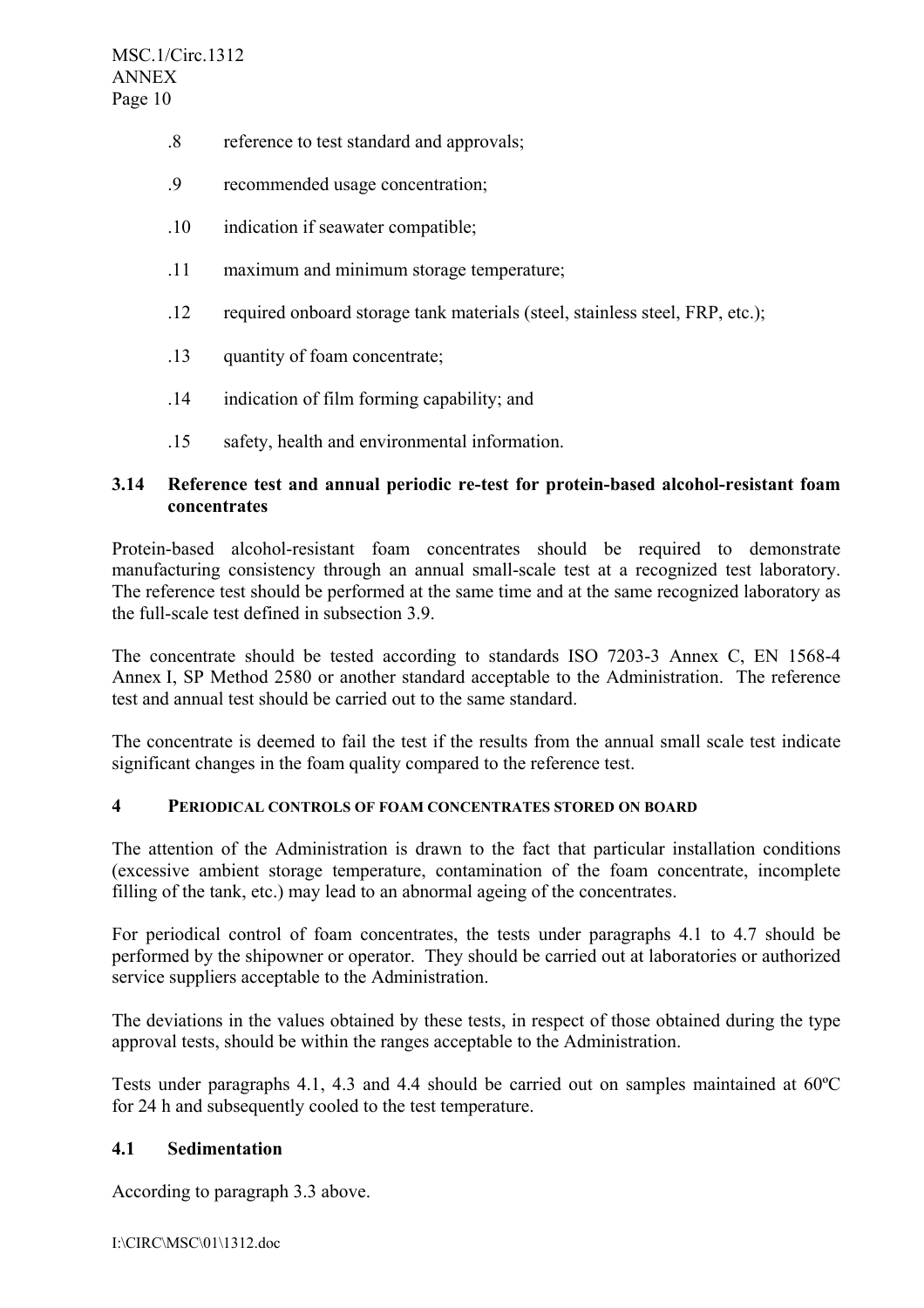## **4.2 pH value**

According to paragraph 3.5 above.

## **4.3 Expansion ratio**

According to paragraph 3.7 above.

## **4.4 Drainage time**

According to paragraph 3.8 above.

## **4.5 Volumic mass**

According to paragraph 3.11 above.

# **4.6 Small scale fire test for protein-based alcohol-resistant foam concentrates**

According to paragraph 3.14 above.

# **4.7 Chemical stability test for protein-based alcohol-resistant foam concentrates**

Protein-based alcohol-resistant foam concentrates should be subjected to a stability test with acetone. A foam solution should be prepared at the approved concentration and gently applied to the surface of a tray containing acetone. The concentrate is deemed to fail the test if the foam solution mixes with the acetone.

## **5 INTERVALS OF PERIODIC CONTROLS**

Except for tests in accordance with paragraph 4.7 the first periodical control of foam concentrates should be performed not more than 3 years after being supplied to the ship, and after that, every year. The tests required by paragraph 4.7 should be performed prior to delivery to the ship and annually thereafter.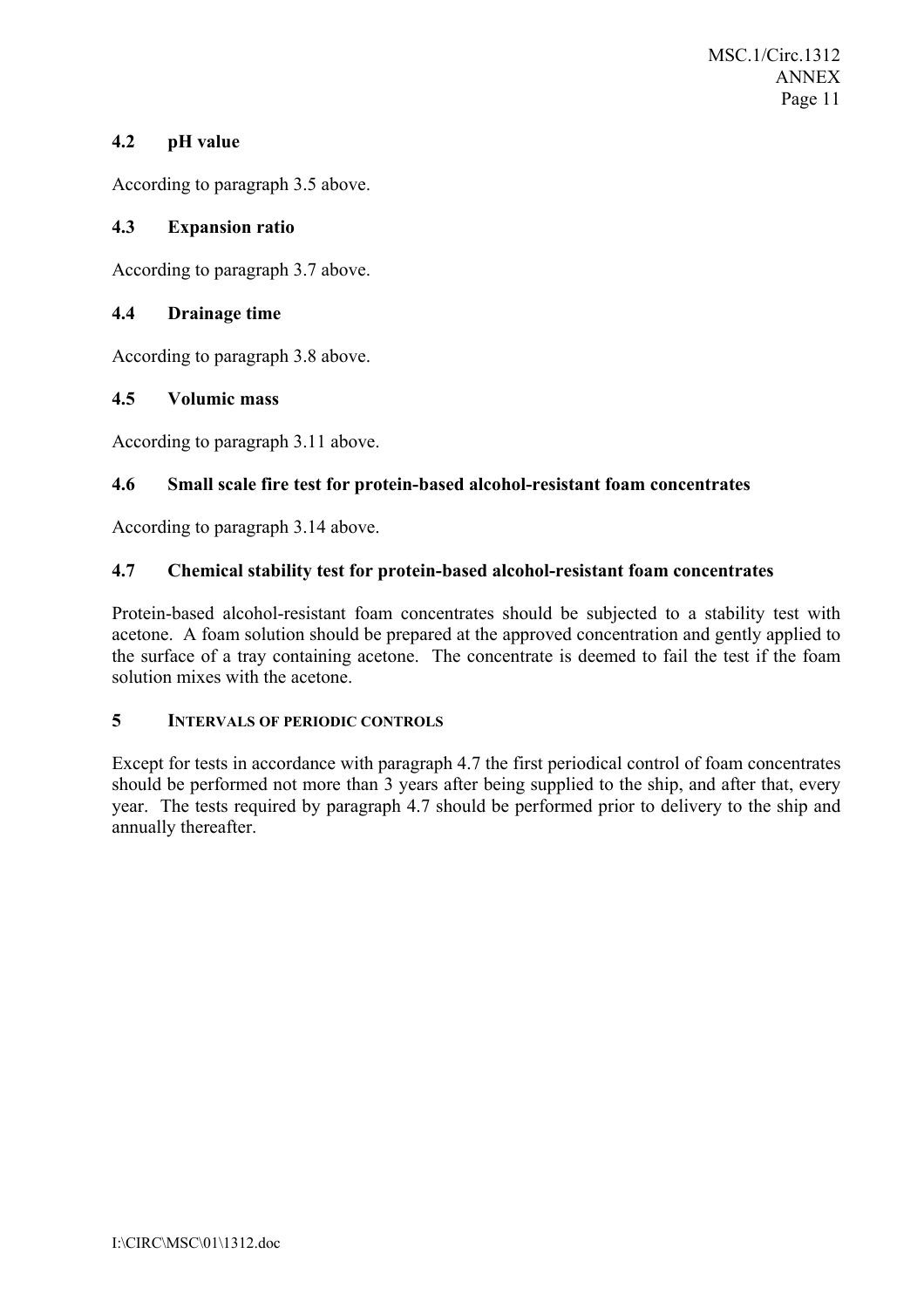

**Figure 1 – Typical form of polyethylene tube** 



**Figure 2 – Collecting vessel for determination of expansion and drainage time** 



## **Figure 3 – Foam collector for expansion and drainage measurement**

**Note:** Suitable materials for the collection surface are stainless steel, aluminium, brass or plastics